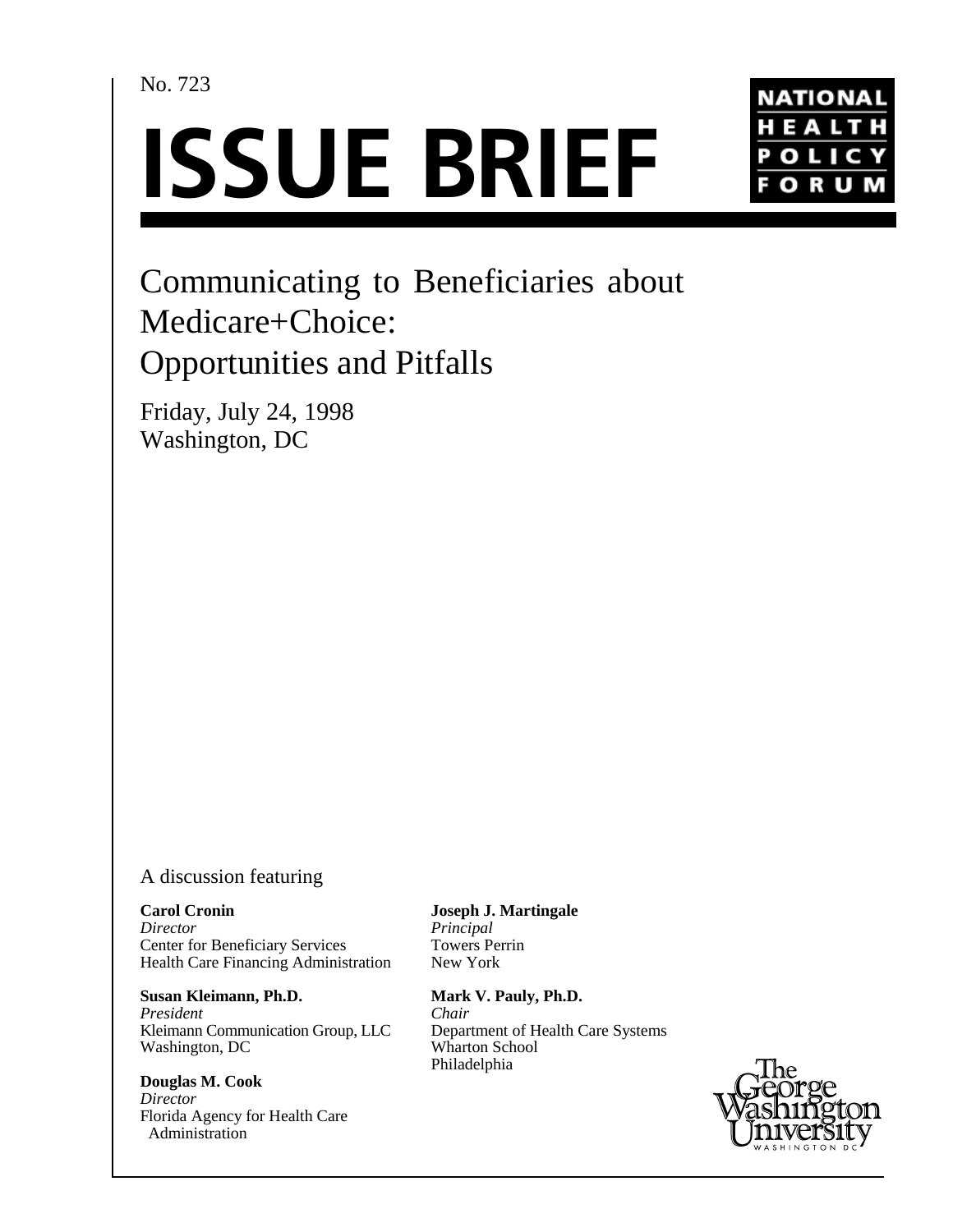# Communicating to Beneficiaries about Medicare+Choice

The Balanced Budget Act of 1997 (BBA) opened up an array of new health plan options for Medicare beneficiaries under a new Medicare component—Part C, the Medicare+Choice program. Medicare+Choice is intended to give beneficiaries the opportunity to choose between the existing Medicare fee-for-service program and a wide range of alternative plans, including managed care options, such as health maintenance organizations (HMOs) with or without out-of-network coverage; preferred provider organizations (PPOs); and provider sponsored organizations (PSOs); as well as private fee-for-service plans and medical savings account (MSA) plans.

This fall, Medicare beneficiaries will receive information about these new options, although in a more scaled-down effort than originally planned by the Health Care Financing Administration (HCFA). As late as June 18, HCFA had intended to send a comprehensive handbook unveiling Medicare+Choice to all 36 million eligible Medicare beneficiaries in November. But drafts of the handbook received sharp criticism from several members of Congress and advocates for senior citizens, who were worried that Medicare beneficiaries would be "thoroughly confused" by these new options.<sup>1</sup>

Thus, just days before the handbook was scheduled to go to the printer, HCFA announced it would limit distribution of the handbook and "pilot test" it in five states. Approximately 5.5 million beneficiaries in Arizona, Florida, Ohio, Oregon, and Washington will receive the comprehensive handbook with comparative plan information. The remaining beneficiaries will receive a four- to six-page "newsletter" that broadly describes the new Medicare+Choice options.<sup>2</sup> In 1999, HCFA plans to send out a comprehensive guide to all eligible Medicare beneficiaries; Medicare's first annual open enrollment period does not take place until the fall of that year. In the meantime, many Medicare beneficiaries likely will receive promotional, plan-specific materials directly from the Medicare+Choice plans themselves, especially in competitive markets.

Communicating complex information to such a wide audience has significant implications for the future direction of the Medicare program. The Medicare Payment Advisory Commission's most recent report to

Congress states that "informed beneficiaries are essential if the Medicare+Choice program is to succeed."3 In creating Medicare+Choice, proponents hoped to move the program toward a market-based, consumer choice model. Yet, numerous surveys and focus groups, including those conducted by HCFA, indicate that most Medicare beneficiaries do not understand the basics of the traditional Medicare fee-for-service system, much less the panoply of choices that will become available under Medicare+Choice. As a result, many advocacy and employer groups fear that beneficiaries will not be adequately prepared to make informed health care decisions and could inadvertently be exposed to higher costs or reduced access to some services.

This Forum session will explore the opportunities and potential pitfalls in communicating to beneficiaries about Medicare+Choice. HCFA's strategies for educating Medicare beneficiaries about their plan options will be discussed, as will the challenges of communicating complex information to a diverse group of older individuals. The session will also draw from the experiences of competitive Medicare HMO markets—focusing on the lessons learned in Florida, where Medicare HMOs have embarked on aggressive marketing campaigns—as well as the experiences of large employers who have used a variety of communication techniques to successfully move many of their retirees into HMOs.

# **ISSUE BRIEF**/No. 723

**Analyst/Writer** Nora Super Jones

#### **National Health Policy Forum** 2021 K Street, NW, Suite 800 Washington, DC 20052 202/872-1390 202/862-9837 (fax) nhpf@gwu.edu (e-mail) www.nhpf.org (Web site)

**Judith Miller Jones**, Director **Karen Matherlee,** Co-Director **Sandra M. Foote,** Co-Director **Michele Black**, Publications Director

**NHPF** is a nonpartisan education and information exchange for federal health policymakers.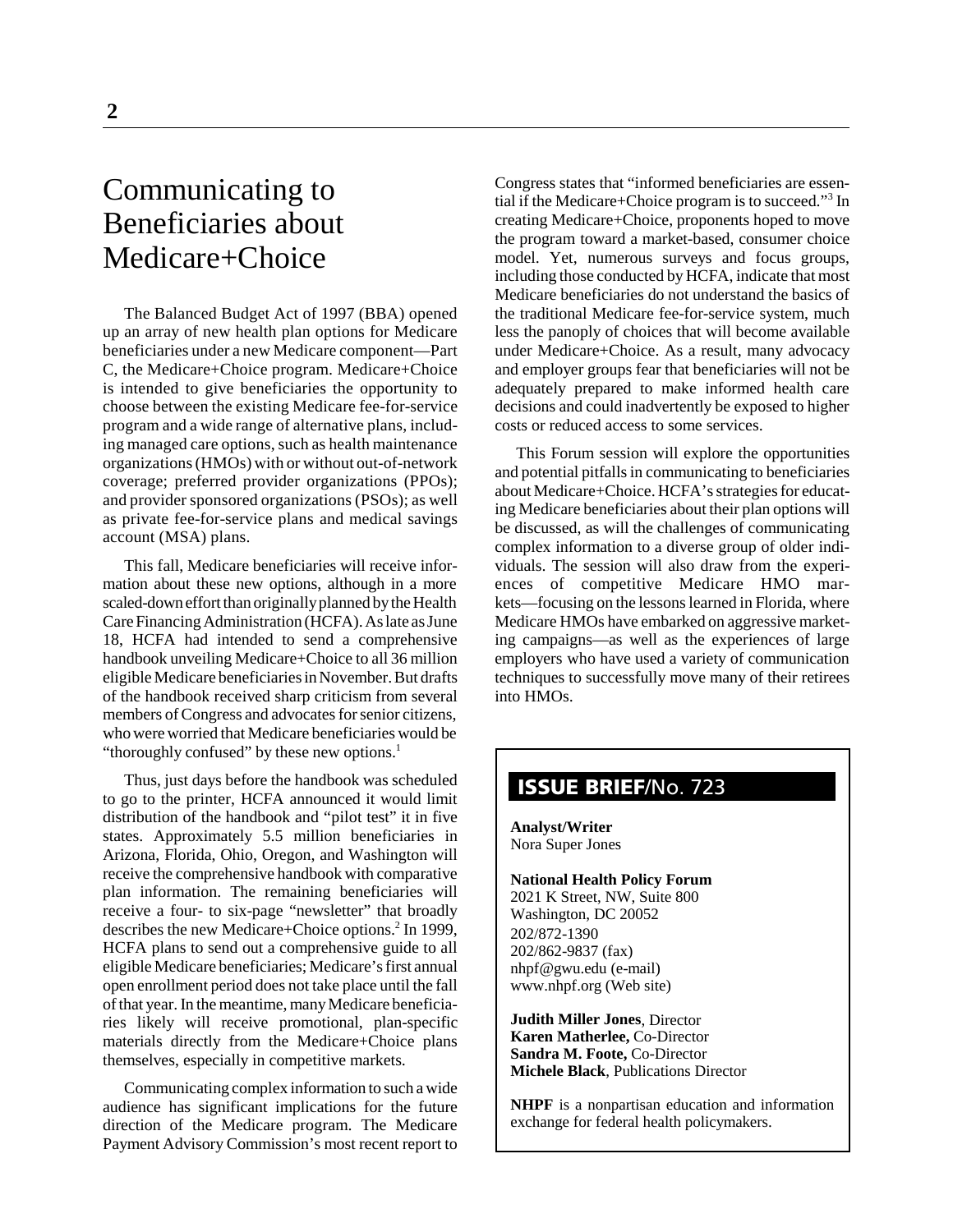# **BBA INFORMATION REQUIREMENTS**

BBA contains many new information requirements intended to help beneficiaries make informed choices. BBA requires the secretary of health and human services to mail general information to all 36 million eligible beneficiaries, beginning in 1999. The mailing must include information on

- Covered benefits, cost sharing, and balance billing restrictions under Medicare fee-for-service.
- Enrollment procedures.
- Beneficiary rights, including appeals and grievance procedures.
- Medigap and Medicare Select.

BBA also requires HCFA to provide area-specific comparative plan information both in print and on the Internet to every beneficiary eligible for Medicare+ Choice. This comparative information must include the following:

- Supplemental benefits.
- Cost-sharing.
- Choice of providers.
- Limits on out-of-pocket costs.
- Service area.
- Plan rules (for example, coverage of out-of-network services).
- Quality and performance measures (for example, selected HEDIS measures).<sup>4</sup>
- Disenrollment rates for the previous two years.
- Medicare enrollee satisfaction survey results.

BBA also requires HCFA to establish a toll-free hotline to respond to beneficiary questions about Medicare+Choice plans; HCFA must also make plan comparison information available on its Internet site (http://www.medicare.gov). Finally, the act requires HCFA to conduct an annual publicity campaign (referred to as a "health fair" in the statute).

Legislative drafters of BBA clearly intended for the Medicare+Choice plans themselves to be a primary source of information for beneficiaries. The Medicare+ Choice plans are being assessed user fees to offset the costs of HCFA's educational campaign, and the act requires the plans to provide enrollees (or prospective enrollees) with information on the service areas; plan benefits and supplemental benefits; the number, mix,

and distribution of plan providers; out-of-network coverage (if any); emergency services; pre-authorization rules; and descriptions of their grievance and appeals procedures and quality assurance programs. Upon request of the beneficiary, plans must also provide data on the number of grievances, redeterminations, and appeals; utilization review practices; and a summary of how the plan compensates participating providers. Also, based on experience with Medicare HMOs in competitive markets, the Medicare+Choice plans are expected to market directly to individual beneficiaries with promotional, plan-specific materials.

# **GETTING THE WORD OUT: HCFA'S GAME PLAN**

To meet consumer information needs, HCFA has embarked on a National Medicare Education Program, the purpose of which, according to HCFA, "is to ensure that beneficiaries receive accurate, easily understandable information about their benefits, rights, and health plan options to assist them in becoming more active participants in their health care decisions."5 The program is intended to be a five-year effort. HCFA plans to use a phased educational approach "moving from *awareness* to *understanding* to *use* of information by beneficiaries to make personal decisions about the best value health plan option for them."6

HCFA plans to use six major channels of communication to get this information out to beneficiaries:

- Mass mailing (Medicare handbook with plan comparison supplement).
- Toll-free telephone lines (1-800-MEDICAR).
- $\blacksquare$ Internet.
- National publicity campaigns (health fairs).
- Media.
- $\blacksquare$  Community-based, face-to-face communication (through local aging and insurance agencies).

The presentation of comparative plan information represents HCFA's first attempt to communicate this information to beneficiaries. Based on criticism from many fronts, HCFA decided to pilot test the handbook with plan comparison information before disseminating it to all Medicare beneficiaries.

Beginning in November 1998, Medicare+Choice benefit plan information and plan comparisons by zip code will be included in the "Medicare & You" handbook and mailed to the 5.5 million eligible beneficiaries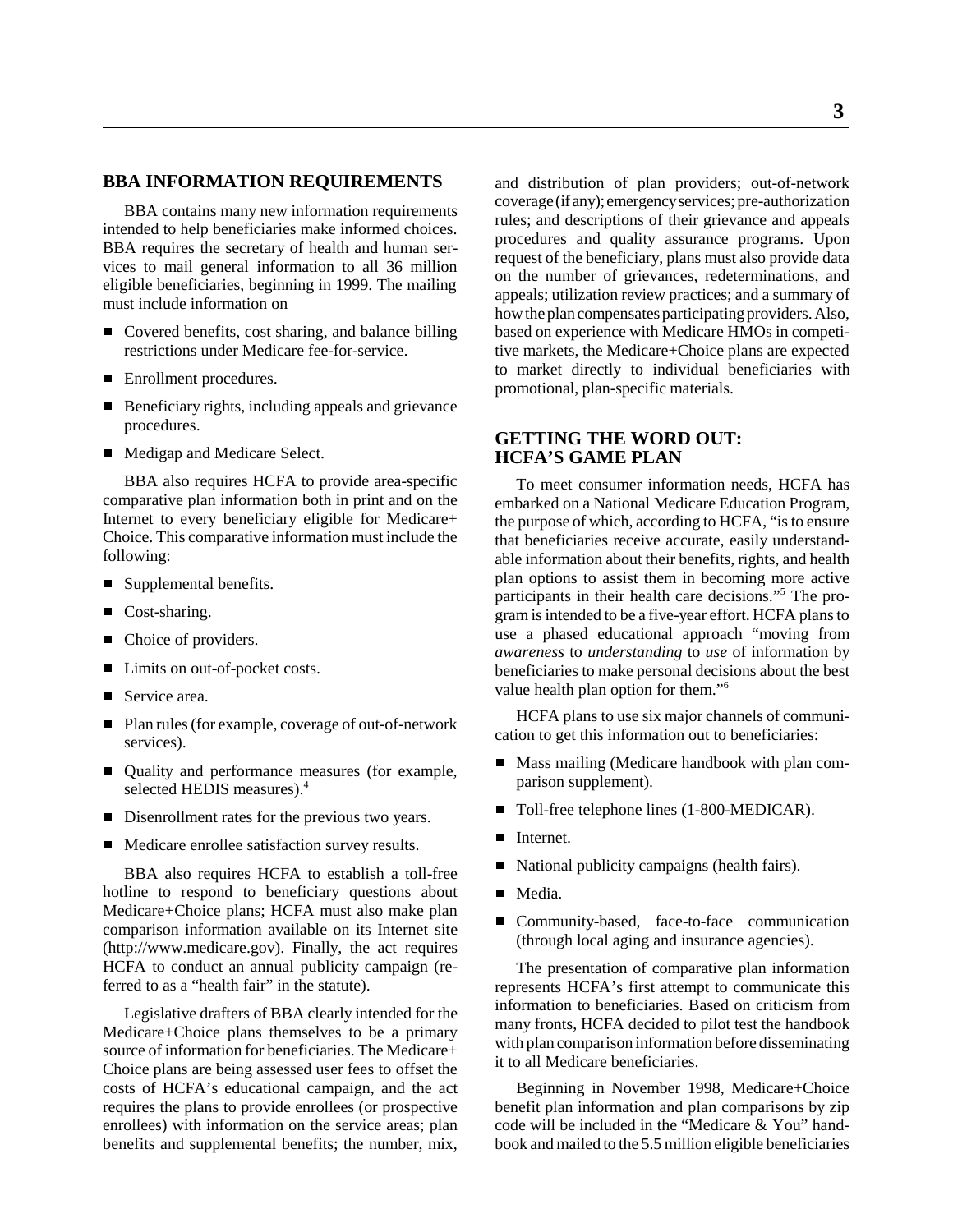who live in Arizona, Florida, Ohio, Oregon, and Washington. Because of the timing of proposed regulations and printing deadlines, the 1999 "Medicare & You" handbook will only include information about Medicare HMOs and MSAs. As new plan options and plan performance data become available, HCFA will update its Web site. According to HCFA officials, these five states have been selected because they offer a snapshot of Medicare beneficiaries in terms of their population mixes and experience with managed care.<sup>7</sup>

As mandated by BBA, the year 2000 version of the handbook will be mailed to all eligible beneficiaries in the early fall of 1999 so that it can be used during the November open enrollment period. The year 2000 handbook is expected to include selected HEDIS performance measures, enrollee satisfaction results (selected measures from the Consumer Assessment of Health Plans), grievance and appeals procedures, and disenrollment rate information.

This year, HCFA plans to roll out the toll-free call center in the same five states that receive the handbook. Callers to the services will first receive an automated response unit that could be either touch-tone or voice activated. Spanish language and hearing impaired service will be provided. The call center service will be available 24 hours a day, seven days a week, allowing callers to receive recorded answers to frequently asked Medicare+Choice questions, order Medicare publications, or request a disenrollment form. To provide answers to more complex questions and comparative information about local health plan options, customer service representatives will be available from 8:00 a.m. to 4:30 p.m. local time.

# **COMMUNICATING WITH THE ELDERLY: WHAT WE KNOW**

Simply considering the sheer magnitude of the Medicare program and the tight statutory deadlines imposed by BBA, HCFA's task is clearly enormous. Adding to these challenges are the difficulties inherent in communicating to elderly beneficiaries.

# **Medicare Demographics**

Medicare beneficiaries are extremely diverse in terms of socioeconomic characteristics and health needs. Although nearly half were between 65 and 74 years old in 1995, the most rapidly growing beneficiary groups comprise people under age 65 (who receive benefits based on disability or end-stage renal disease) and people age 85 and older. Fifty-seven percent of Medicare beneficiaries are women; 43 percent are male.

Today, the majority (86 percent) of Medicare beneficiaries are white; 9 percent are African American, and less than 1 percent are Hispanic.<sup>8</sup> However, minority populations are projected to represent 25 percent of the elderly population in 2030. Between 1990 and 2030, the white non-Hispanic population over age 65 is projected to increase 91 percent, compared with 328 percent for minority populations over 65, including Hispanics (570 percent) and non-Hispanic blacks (159 percent); American Indians, Eskimos, and Aleuts (294 percent); and Asians and Pacific Islanders (643 percent).<sup>9</sup>

In 1996, the median income was \$16,684 for men aged 65 and older and \$9,626 for women. Households containing families headed by persons 65 and older reported a median income in 1996 of \$28,983. Nearly 16 percent of family households with an elderly head had incomes less than \$15,000 and 40 percent had incomes of  $$35,000$  or more.<sup>10</sup>

Communicating plan comparison information to this population requires different strategies from those employed on younger health care consumers. As a group, Medicare beneficiaries are older and sicker than patients who have traditionally used managed care plans. They also tend to have less schooling and lower literacy levels than the general population. According to the Department of Education's National Adult Literacy Level assessment conducted in 1992, 53 percent of elderly Americans cannot read at all or can locate only one piece of information in short, uncomplicated text (level one literacy level). For comparison, 23 percent of the total population fall into this category. Thirty-two percent of older Americans are able to locate two or more pieces of information in text or tables and can integrate information from various parts of the simple text or table (level two). Thirteen percent can identify multiple pieces of easily identifiable information and can cycle through rather complex tables, for example, multiple columns (level three). Only 2 percent are able to explain, summarize, and interpret multiple pieces of information in lengthy and complex materials (levels 4 and 5).

Physical conditions common in the aging process also affect communication needs. Seniors usually experience loss of visual acuity, color sensitivity (for example, trouble reading materials with pastel colors), hearing deficits, and some memory loss. In general, older adults need more time and assistance in making decisions and have more difficulty processing novel information.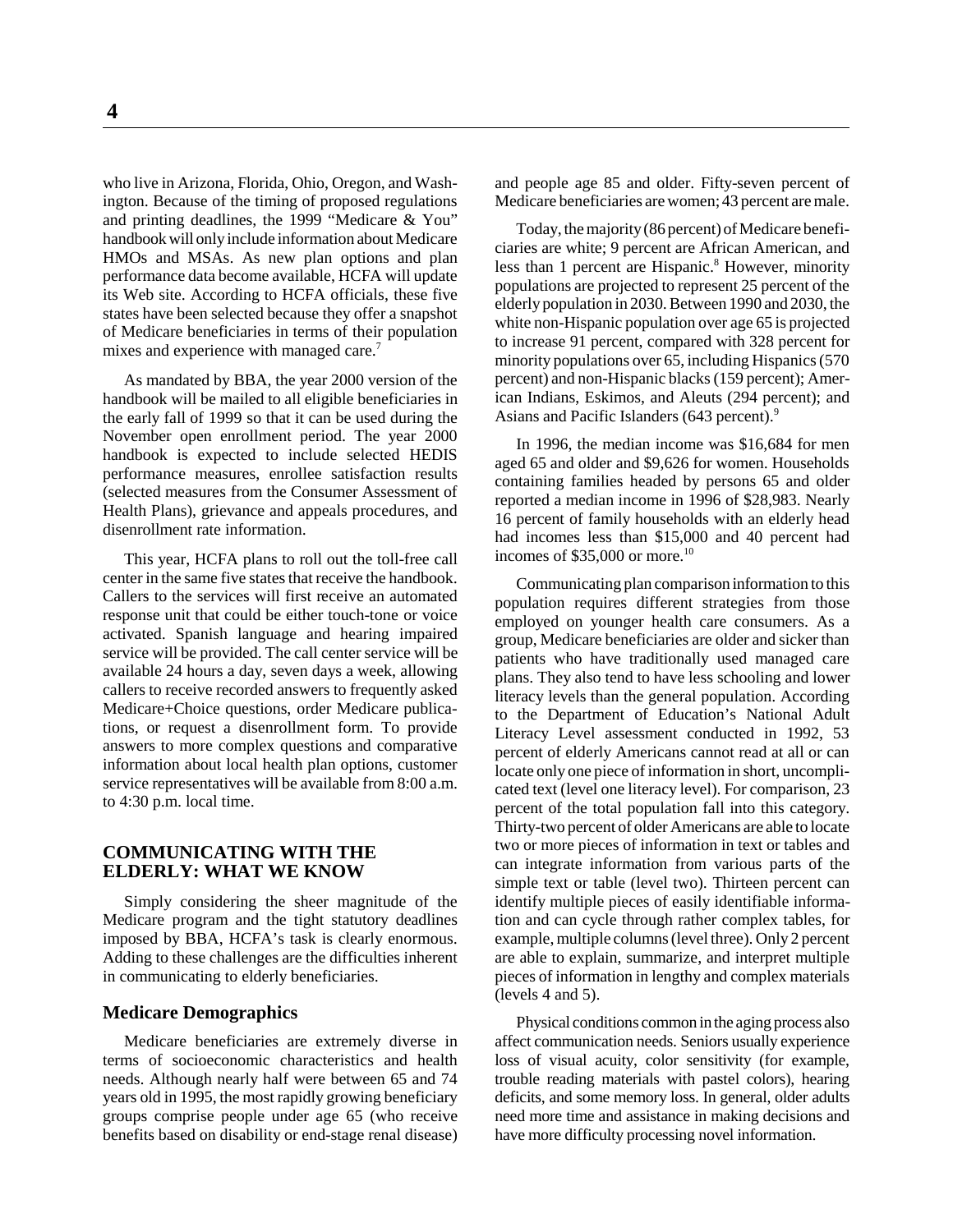Thus, "one size fits all" approaches will definitely not meet the needs and demands of this diverse population. Many elderly, especially those with access to group retiree health coverage, are prosperous and lead active, busy lifestyles. An estimated 7 to 15 percent of senior citizens use the Internet. More affluent seniors also tend to be politically active and can be a powerful voting bloc. Policymakers will remember the reception of the Medicare Catastrophic Coverage Act of 1988. A sizable group of senior citizens, primarily those who had employer coverage and would have had to pay more and get no additional benefits, were unhappy with the new law and mounted an intense grassroots campaign against it. The law was quickly repealed.

#### **Minimal Experience with Managed Care**

The vast majority of current Medicare beneficiaries have had no experience with managed care or health plan choice. Eighty-five percent still receive their health care through the original fee-for-service system. Because they have had little exposure to managed care, other than negative press accounts, many seniors may be less likely to want change and may view change in the context of cutbacks in the program.<sup>11</sup>

A new study by the American Association of Retired Persons (AARP) found that nearly one-third of beneficiaries in the study knew almost nothing about HMOs. More than half of these were enrolled in HMOs. Indeed, beneficiaries in the traditional Medicare program knew more about the differences between the traditional Medicare program and HMOs than did HMO enrollees.<sup>12</sup>

Results of recent focus groups conducted with Medicare beneficiaries in the California market by the National Academy of Social Insurance (NASI) and the California HealthCare Foundation echo these findings.<sup>13</sup> The large majority of people in the focus groups—who were distributed by age, race, income, and education—did not know if they were in traditional, fee-forservice Medicare or not; some thought they were not in Medicare if they were in an HMO.

The NASI focus group participants said they wanted information presented by neutral people who were unattached to plans and would give them a chance to talk. Research evidence consistently shows that most Medicare beneficiaries prefer to get information oneon-one, from individual counselors, or in small groups where they can get answers to their specific questions.

### **The Lessons of Market Experience**

There are two distinct market segments among the Medicare population—seniors who purchase as individuals (who pay for any services not covered by traditional Medicare, either through supplemental insurance or out of pocket) and corporate retirees (for whom a former employer finances some or all of the services not covered by traditional Medicare). Nearly half of those eligible for Medicare purchase as individuals, while just under 40 percent receive some assistance from a former employer. (The remainder receive governmental assistance, such as Medicaid, for their supplemental needs.)<sup>14</sup>

**Plan marketing strategies.** Because most seniors join plans as individuals, rather than as part of a group, HMOs participating in the Medicare market have had to adjust their strategies to convince seniors to join HMOs. Since most seniors join HMOs to save money, the majority of HMOs focus their marketing strategies on those benefits and services that offer attractive cost savings to beneficiaries (for example, prescription drug benefits, dental care, and vision care). And some critics contend that HMOs use highly sophisticated marketing strategies to target seniors who are better health risks.

HMOs tend to use a standard menu of communication tools, including general advertising (for example, television, radio, billboard, print), direct mail campaigns, telemarketing, group meetings (usually with "freebies," such as food and door prizes), and individual meetings with seniors. The largest Medicare HMOs have built very high brand name awareness by virtually saturating the market with advertisements and through liberal use of group meetings and home visits for sales presentations. Two leading Medicare HMOs in the Los Angeles market—PacifiCare of California and Kaiser Foundation Health Plan—have reported that the majority of their individual sales occur through their homevisiting programs.<sup>15</sup>

Market experience has shown that seniors rely heavily upon peers or others whom they trust when seeking information and advice on whether to join an HMO (and on which plan to join). HMOs report that at least half of all new enrollees joined because of a recommendation from a peer or other trusted adviser; some HMOs report figures as high as 70 percent.16 HMOs have gained market advantage by carefully selecting who represents them to the senior. Many HMOs have adopted a "senior ambassador" program which typically brings a senior who is an enthusiastic member of the managed care program to the group sales meetings to answer questions from prospective enrollees. Some HMOs report success with using physicians at sales meetings to explain how they treat patients in the HMO, emphasizing "the idea that access and quality are comparable, if not superior, to that found in a fee-for-service plan."17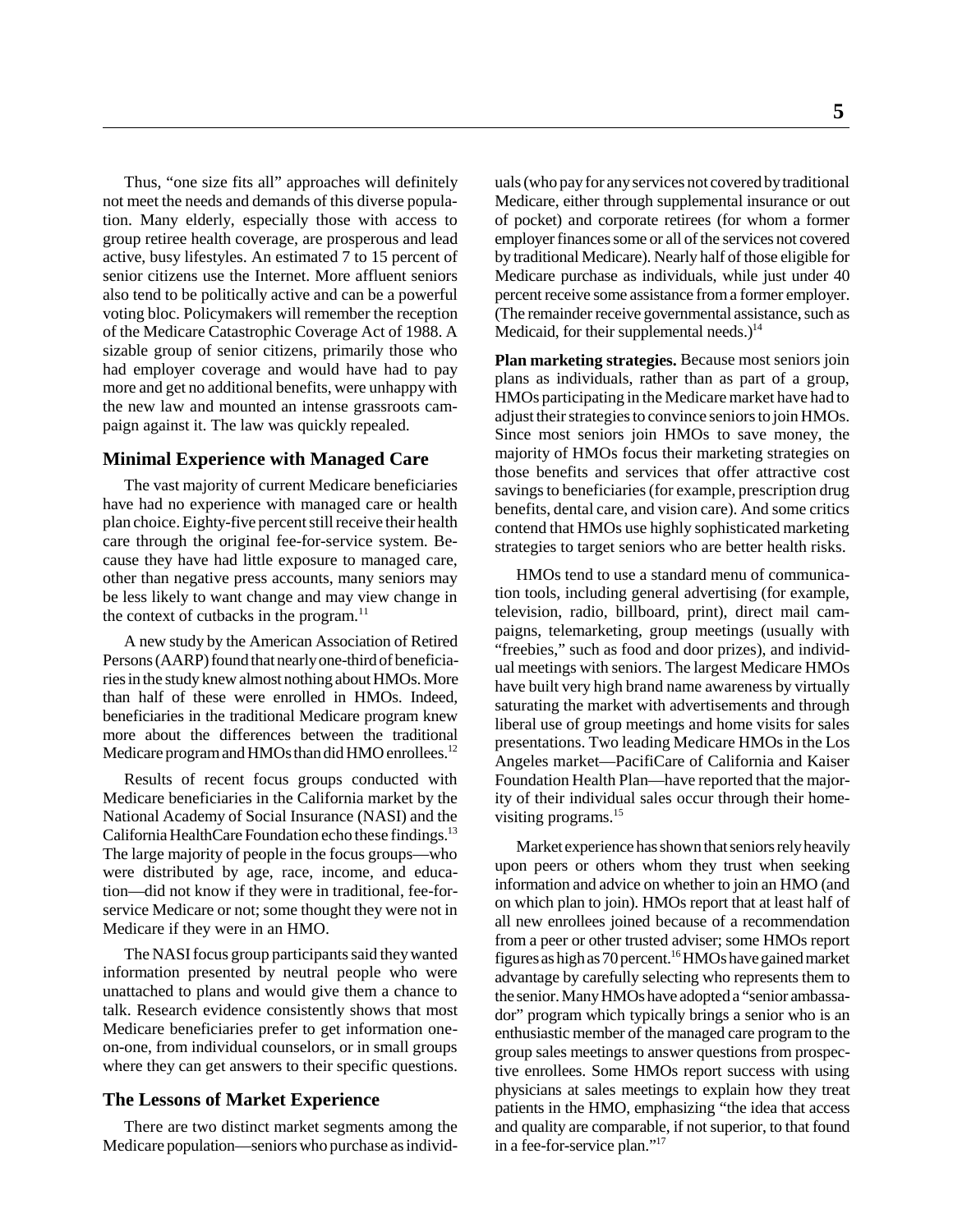**Employer strategies.** Many large employers have recently made significant strides toward moving their retiree population into Medicare managed care. In 1997, 39 percent of large employers offered Medicarerisk HMOs (up from 7 percent in 1993, according to Mercer/Foster Higgins data), and 38 percent of their retirees were enrolled in them.<sup>18</sup> With significant incentives to save money (and limit their financial liability), many large employers are motivated to market Medicare HMOs to their retirees who live where these plans are available. According to a 1997 report by Hewitt Associates LLC, a company that moves about 25 percent of its retirees into a Medicare HMO can expect to see accounting cost reductions of about 10 to 15 percent.<sup>19</sup>

Employer experiences in educating retirees about new HMO options provide useful lessons for the Medicare program's beneficiary education efforts. Over the past two years, Towers Perrin, a national employee benefits consulting firm, has coordinated the Medicare HMO Initiative, a coalition of more than 70 employers who jointly evaluate and negotiate with more than 340 Medicare HMOs nationwide. Towers Perrin has also managed the implementation of retiree benefit strategies for companies such as Allied Signal, AT&T, Citibank, First Union Corporation, and Lucent Technologies.

Medicare beneficiaries in the group market tend to rely heavily on their former employers for advice and information about their health plan options. Employers participating in the Medicare HMO Initiative have found that cost incentives, coupled with hands-on, long-term educational campaigns, can persuade seniors to move to managed care.<sup>20</sup> However, they have learned that the process is slow-moving and requires quite different strategies than those they use in communicating with current employees. For example, while current employees value the speediness of call centers and ability to get answers quickly, retirees value more time and attention to their particular questions, and they dislike phone trees. Many employers have found that meetings are the key decision making factor in the process. Their experience has shown that 70 to 80 percent of retirees attending a meeting will enroll.<sup>21</sup>

Yet, despite the success of many health plans and employers in persuading seniors to join HMOs, some Medicare HMOs have experienced high disenrollment rates in certain markets. In 1996, disenrollment rates exceeded 20 percent of plans' average monthly membership at more than 40 Medicare HMOs. While there is strong disagreement among policymakers, health

industry representatives, and advocates for the elderly about the reasons for high disenrollment rates, the General Accounting Office (GAO) has stated that poor education of enrollees during an HMO's marketing and enrollment process may be one cause: "enrollees may be ill informed about HMO provider-choice restrictions in general or the operation of their particular plan."<sup>22</sup>

#### **OPPORTUNITIES FOR EDUCATION**

Proponents of the Medicare+Choice program believe it will transform Medicare from a fragmented fee-for-service system to a more competitive, consumerdriven program featuring a variety of delivery system options. Following on the heels of the private-sector revolution toward managed care, supporters of Medicare+Choice hope to see similar cost savings and lower utilization of unnecessary care. In addition, beneficiaries may receive added benefits and a more coordinated approach to care.

Medicare+Choice represents a historic change in Congress's approach to the Medicare program. Introducing consumer choice, proponents maintain, allows consumers to drive changes in the system and lets Congress avoid micromanaging Medicare. Moving to this model gives seniors an opportunity to exercise more control over the type of care delivery and financing system through which they obtain care. Proponents believe that this type of consumer empowerment and assumption of responsibility can result in greater satisfaction with and more appropriate use of services.

BBA requirements to provide information to beneficiaries on quality standards represent an important step toward raising the visibility of quality and performance standards. Private-sector experience has shown that the publication of quality data can positively influence health plan and provider behavior.<sup>23</sup> Given the huge market presence of Medicare, publication of disenrollment data, enrollee satisfaction, and other performance measures will create incentives for health plans to improve in these areas.

In addition, many observers predict that, as individuals who have had experience with managed care become eligible for Medicare, they will want to remain in managed care, and the Medicare+Choice program will give them the opportunity to do so. BBA is expected to accelerate enrollment in managed care plans by a large percentage; the Congressional Budget Office estimates that 39 percent of Medicare beneficiaries will be enrolled in private plans by the year  $2007.<sup>24</sup>$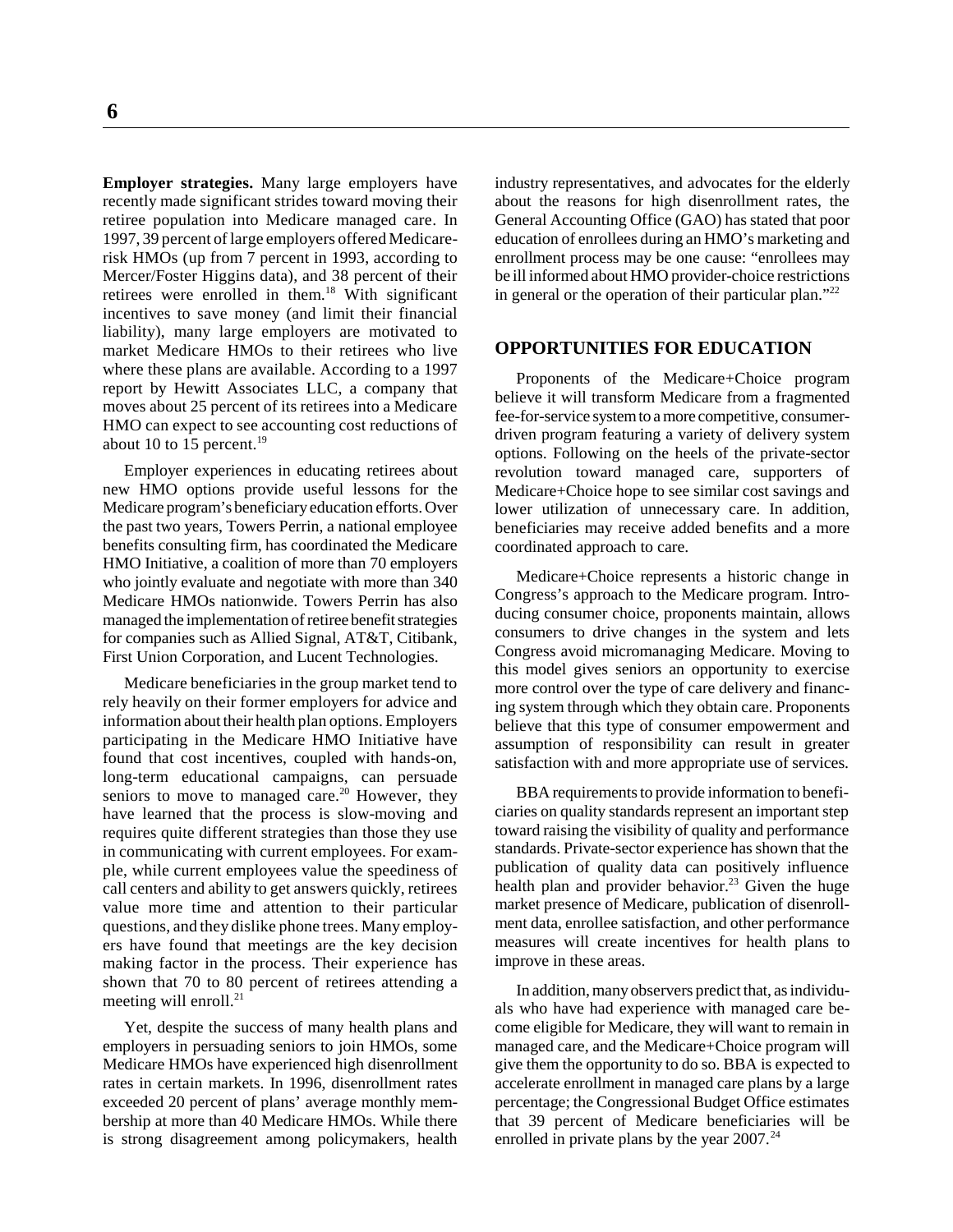# **POTENTIAL PITFALLS**

While offering numerous opportunities for improving the Medicare market, giving so many choices to beneficiaries has a number of drawbacks and potential pitfalls as well. In rolling out Medicare+Choice, HCFA will likely encounter several communications and programmatic challenges related to information overload, marketing concerns, lack of uniform standards, lack of infrastructure, and the vulnerability of various subpopulations.

# **Information Overload**

Once all of the Medicare+Choice options have been introduced in the market, many Medicare beneficiaries will be faced with a flood of information. Medicare+Choice plans will likely embark on aggressive marketing campaigns, in addition to the information provided by HCFA in 5 states this year and 50 states next year. In some markets, Medicare beneficiaries may see little activity, but in others the competition for enrollees is expected to be intense. In fact, today in mature managed care markets such as southern California, beneficiaries are choosing among as many as 12 HMOs, even before any of the additional Medicare+Choice options have been introduced.

Moreover, as stated earlier, BBA requires HCFA and the plans to provide beneficiaries with tremendous amounts of information (for example, benefits, rights, election procedures, potential for contract termination, and disenrollment data). This inundation of information could confuse some Medicare beneficiaries and potentially overwhelm them.

 Decision research suggests that *experts* in a field cannot handle more than five to eight variables at a time when making a decision.<sup>25</sup> Even if HCFA successfully gets all of this information into charts or a booklet (which, to start with, must be easy for the elderly to read), several communications experts question whether the plan comparison information will actually be used in the decision-making process. Evaluations of report cards show that few people (including employers and other purchasers) use them now to make decisions.26 Adults generally read functional documents (such as the Medicare handbook) by skimming the text for answers to questions. If they are unable to find the answers to their specific questions or they are intimidated by the size of the document, they simply quit.<sup>27</sup>

The NASI focus group participants said information about specific benefits and out-of-pocket expenses make a big difference to them. For example, they wanted to know whether or not specific drugs are included in a formulary and the actual costs of dental procedures or getting new eyeglasses—information that is far too specific to be included in a comparison chart.

To avoid information overload, communication specialists and advocates for the elderly suggest, HCFA should focus on the most essential basic messages that beneficiaries need:<sup>28</sup>

- There are new options in Medicare.
- You do not need to change plans, but should find out about these options sometime.
- There are places you can call and people who will help you get more information.

Indeed, a key recommendation of the Institute of Medicine's Committee on Choice and Managed Care was that the elderly should be assured that they are not in danger of losing traditional Medicare coverage if they prefer to keep it and that they can delay making a choice at all indefinitely and still remain covered by traditional Medicare.<sup>29</sup>

### **Marketing Concerns**

Assuring beneficiaries that they do not have to do anything will be a critical message, given the potential flood of mailings anticipated from Medicare+Choice plans. In AARP's study, Medicare beneficiaries reported HMO advertisements to be the most common source of information about HMOs.<sup>30</sup> The IOM study found that marketing materials frequently include misleading or incomplete information, giving the elderly the impression that managed care provides all the care they need, without any limits or restrictions, at zero premium costs, beyond the current Part B contribution.

While this may be true in some instances, experience with Medicare-risk HMOs suggest that enrollees often do not understand common managed care techniques, such as physician network limitations and prescription drug formularies. Several employers who have moved retirees into Medicare-risk HMOs have experienced cases in which retirees join an HMO to receive unlimited drug benefits (an attractive feature because Medicare does not traditionally cover prescriptions) but still expect to see their regular specialist (who is not part of the HMO network). These beneficiaries are then dismayed when their medical claim related to the specialist is denied. Also, employers have found that retirees often do not understand that they may no longer be eligible for employer-sponsored retiree coverage if they sign up instead with an HMO.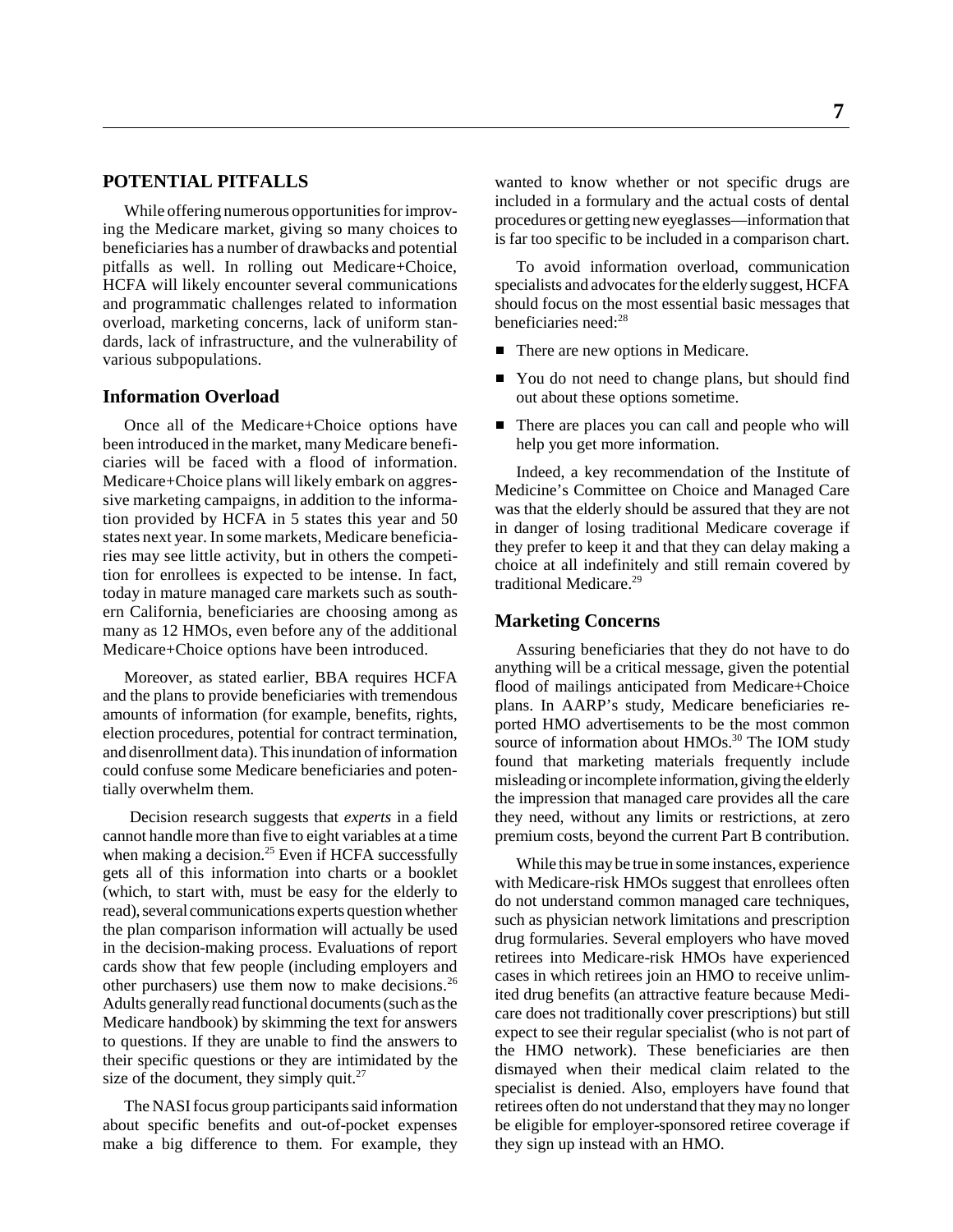**8**

Some employers worry that this problem could be exacerbated with the creation of Medicare+Choice because the program is also referred to as Medicare Part C. They believe their retirees will see Part C as adding to their current benefits rather than replacing Medicare Part A and B. A recent Kaiser Family Foundation study of Medicare insurance counselors reported that beneficiaries often want to switch out of HMOs when they lose easy access to specialists. Counselors also report problems for beneficiaries who disenroll from the Medicare HMO to return to traditional Medicare coverage and discover—often too late—that they cannot purchase Medigap to fill in gaps in coverage.<sup>31</sup>

The ability to switch in and out of Medicare+Choice is structured to become more restrictive over the next few years; seniors will no longer be able to enter or drop out of managed care plans on a monthly basis. Beginning in 2002, BBA requires beneficiaries to stay enrolled in most Medicare+Choice options for six months; beginning in 2003, the lock-in period will be nine months. Beneficiaries enrolling in Medicare MSAs will be locked in for one year starting in 1999.

Advocates for the elderly, GAO, and the DHHS inspector general have long criticized HCFA for its failure to institute reforms to reduce marketing problems. Some marketing practices are prohibited by Medicare (for example, door-to-door advertising is not permitted) and Medicare+Choice marketing materials must be approved by HCFA. However, many critics believe HCFA's process is lax and permits most materials to be sent out. These critics point to misleading marketing materials, forged signatures, and other unscrupulous marketing and enrollment techniques.32 In addition, many point to marketing abuses that occurred during the early years of the Medigap industry. These abuses eventually led to strict federal standards, monitoring, and enforcement.<sup>33</sup>

#### **Lack of Uniform Information Standards**

Even plan marketing materials designed with the best intentions are likely to confuse and mislead beneficiaries, simply because the information is not standardized. Today, Medicare HMOs use widely varied formats and definitions in their marketing literature. BBA does not require plans to standardize information, and, so far, HCFA has made no attempt to require plans to do so.

GAO has recommended for the last few years that standard benefit descriptions could help beneficiaries compare plans' benefits and costs. The lack of a standard

format and terminology can result in misleading comparisons.34 For example, analysis of eight Medicare HMOs' marketing materials from the Tampa Florida market revealed that only five mention mammograms in their benefit summaries, even though all plans covered them.

The value of plans' prescription drug coverage—a benefit that greatly influences a Medicare beneficiary's decision to join an HMO—may be the most difficult to compare. GAO found that plans differ in how they calculate the dollar amounts of drugs used by beneficiaries. For example, some plans use retail prices, while others use average wholesale prices (AWP) or a lower price discounted from AWP to calculate a member's total drug usage in dollars. Therefore, a beneficiary comparing one plan with an annual cap on prescription drug coverage of \$1,200 with another offering coverage up to \$1,000 may incorrectly assume the first plan is more generous. In fact, the consumer value of the drug benefit could vary substantially, depending on how the HMOs compute drug cost.

The Federal Employees Health Benefit program and most corporate purchasers require plans to use standard language. GAO has suggested that Medicare information standards could reduce the amount of time HCFA and plan staff spend reviewing and reworking marketing materials.

Some advocates of the elderly have gone a step further to suggest standardization of benefit packages for Medicare+Choice plans similar to that required for Medicare supplemental plans. They believe standardized benefit packages would give beneficiaries a better sense of the comparative values of the plans at the premiums quoted.

# **Lack of Infrastructure**

Many advocates for the elderly have pointed to the inadequate infrastructure and resources available to answer both the volume and content of the inquiries likely to result from HCFA's mailing and health plan marketing materials. As noted earlier, research shows that most Medicare beneficiaries consistently prefer to get information one-on-one from individual counselors or in small groups.

Since 1990, the Health Insurance Information, Counseling, and Assistance Program (known as ICA or HICAP) has been providing beneficiaries in every state—through paid and volunteer staff—assistance regarding complex program issues, including Medicare and Medigap, long-term care, and Medicaid. Yet representatives of these programs consistently report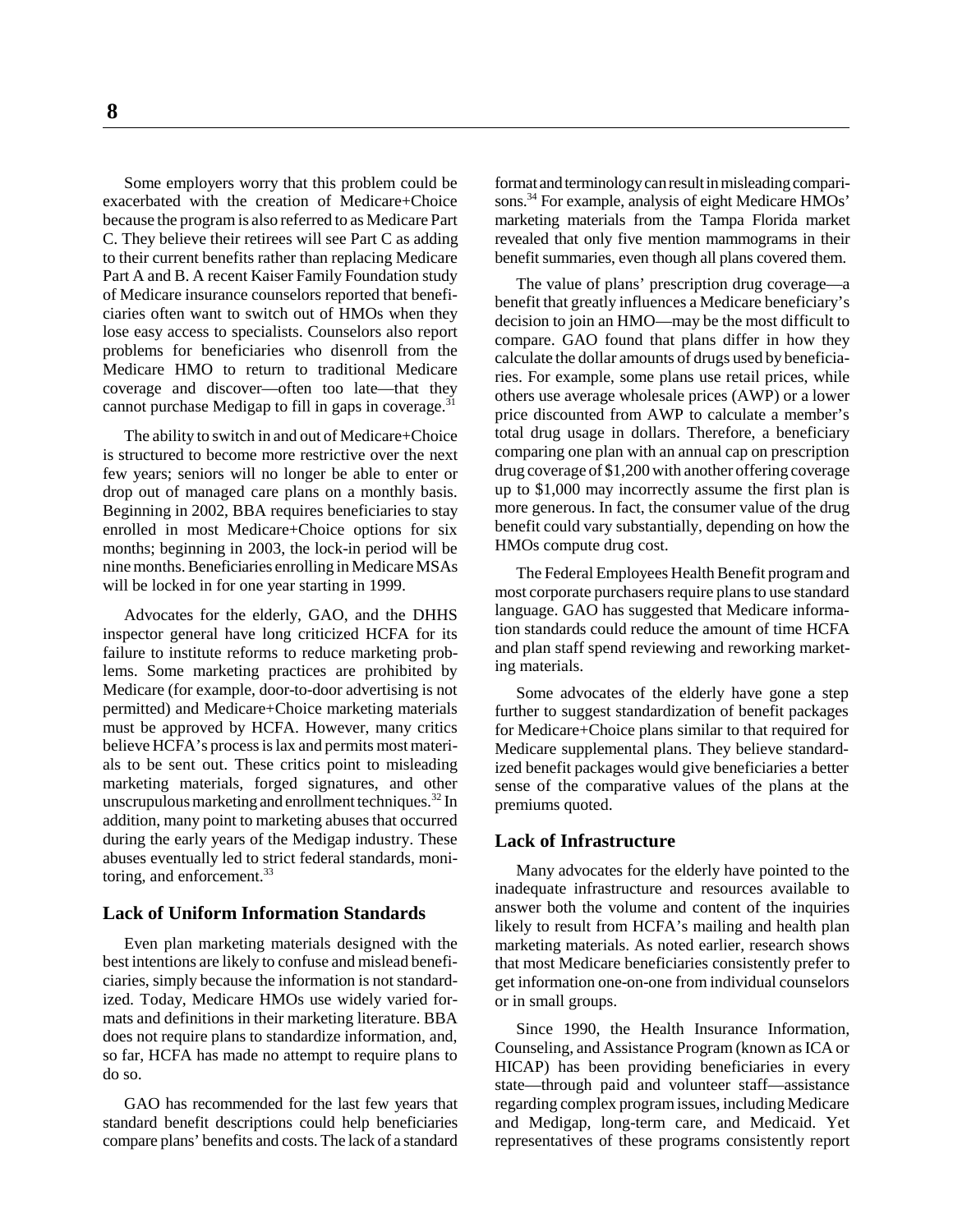that they are already financially strapped, even without the additional demands expected for Medicare+Choice education and counseling. For example, the Pima Council on Aging in Tucson reports that the program's ICA grant funds one staff member for 8 hours a week and another for 12 hours a week. Lack of resources and a 15-year-old telephone system will make it impossible to serve the expected increase in Medicare callers, according to recent congressional testimony.35

Several advocates for the elderly have also criticized HCFA's plans for its hotline. HCFA reportedly projects 7.9 million calls to the new HCFA Medicare+Choice toll-free line during October and November 1998. HCFA expects to hire approximately 2,800 to 3,000 operators to handle these calls. This ratio of calls to operators would leave approximately seven minutes per call. Local and state ICA programs that currently operate Medicare hotlines report that it often takes at least seven minutes to understand the concerns of a confused or anxious caller, let alone respond to these concerns.36

Some critics believe the recognizable toll-free number itself (1-800-MEDICAR) may exacerbate the heavy load on the telephone line because beneficiaries are likely to call the number for claims issues and many other reasons unrelated to Medicare+Choice. Moreover, because the toll-free line will be limited to just five states during 1999, seniors living in other states may be frustrated by their inability to access information from this source.

#### **Geographic Hot Spots**

Because of the way Medicare has historically paid HMOs, plans have been attracted only to certain markets and therefore Medicare HMO enrollment has been generally uneven across the nation. BBA made changes to the payment formula, which should increase the availability of managed care options in some areas. Nonetheless, market experience provides important clues about where the most intense market competition is likely or not likely to occur.

Medicare HMO enrollment is highly concentrated in a few states. Seventy-five percent of all Medicare managed care enrollees reside in just ten states: California, Florida, Pennsylvania, New York, Texas, Arizona, Ohio, Massachusetts, Washington, and Oregon. California alone accounts for 25 percent of national Medicare managed care enrollment, and more than 50 percent of enrollees are concentrated in just four states: California, Florida, Pennsylvania, and New York.

HCFA data show growth in enrollment in other states, such as Illinois, Missouri, Louisiana, Maryland,

and Colorado. Due to the predicted payment rates, market analysts anticipate managed care enrollment growth in the Detroit area and in Georgia, New Jersey, and Tennessee.<sup>37</sup>

As stated earlier, HCFA has decided to target its educational efforts to five states in the beginning stages of its Medicare Education Campaign. Concentrating in these markets could help minimize confusion among the elderly. At the same time, beneficiaries in other competitive areas may be at a loss for information during the coming year.

#### **Vulnerable Populations**

Even under the best of circumstances, Medicare beneficiaries are expected to be confused about their options. Adding to this potential is the fact that many Medicare beneficiaries represent the most vulnerable in the U.S. population (for example, 4 million with Alzheimer's, 1.7 million in nursing homes, 2.4 with terminal illnesses, and 11 million with less than a high school education). $38$  And, given the anticipated increases in elderly, non-English–speaking individuals, language will likely represent a growing barrier to effective communication.

In 1994, 12 million (nearly 40 percent) of the elderly not living in institutions suffered from chronic conditions. Of these, three million (about 10 percent of the elderly) were unable to perform activities associated with independent living (such as bathing, shopping, dressing, or eating). Several of the conditions most prevalent among the elderly tend to be disabling. Conditions such as arthritis, high blood pressure, and heart disease may begin in middle age, but often progress in terms of severity of symptoms and the degree to which they limit a person's ability to function.<sup>39</sup>

Because Medicare+Choice plans are currently paid on a capitated basis, those health plans that enroll the healthiest seniors will be the most successful financially.40 As a result, to avoid attracting expensive patients, plans do not advertise their capabilities for managing complex cases. Hence, it may be difficult for patients with complex problems to evaluate which plans may serve them best.

#### **THE FORUM SESSION**

At this Forum session, Carol Cronin, director of HCFA's Center for Beneficiary Services, will lay out the agency's strategy for educating beneficiaries about their Medicare+Choice options. Susan Kleimann, a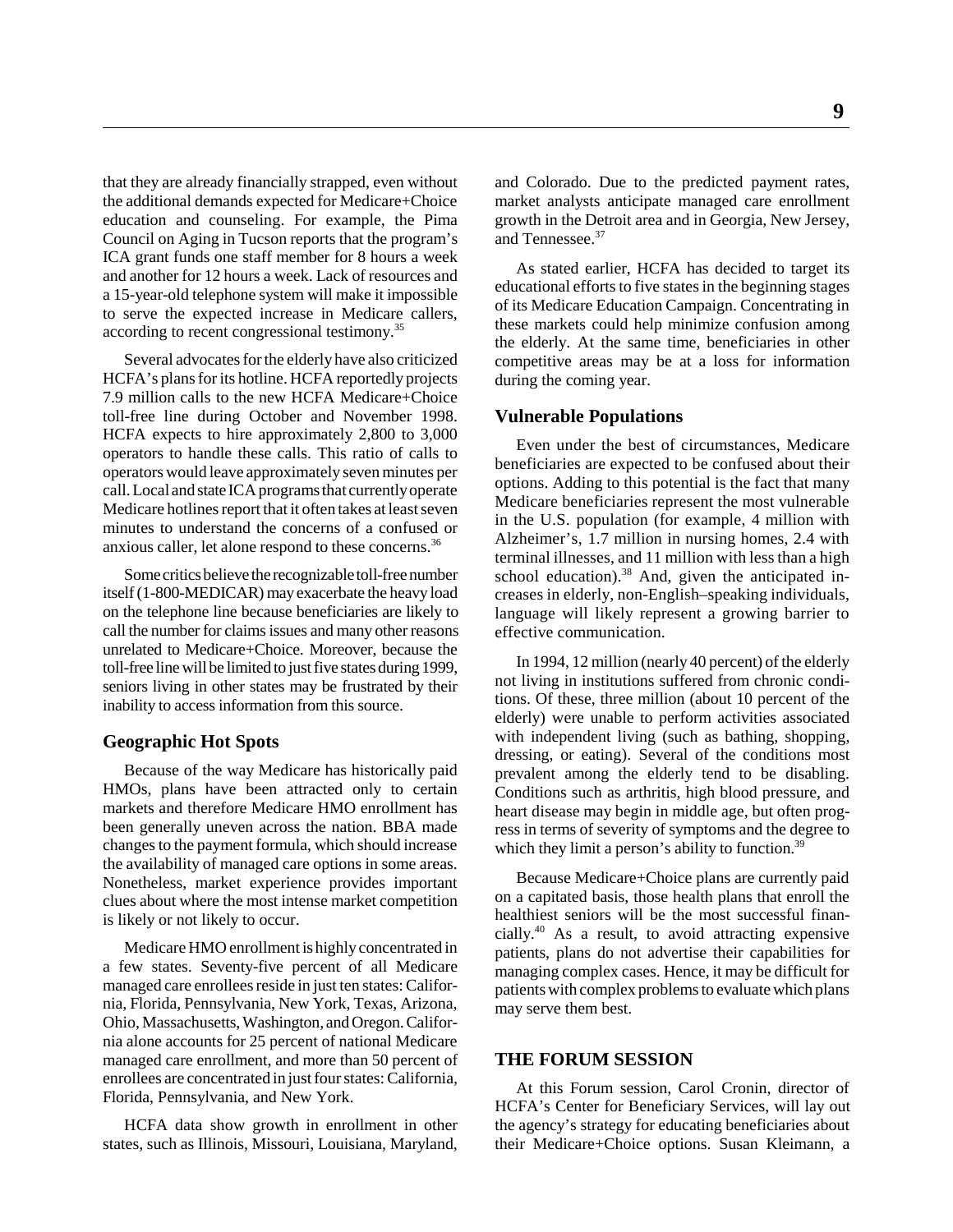communications expert who has conducted several focus groups with Medicare beneficiaries in California, will discuss beneficiaries' reactions to plan comparison information and research regarding decision-making. Joe Martingale of Towers Perrin will share the lessons learned in his work with the National Medicare HMO Initiative, assisting large employers in efforts to move retirees into managed care plans. Doug Cook, director of the Florida Agency for Health Care Administration, will speak on plan marketing practices in Florida. Finally, Mark Pauly of the Wharton School will provide a summary of the presentations and discuss the work of IOM's Committee on Choice and Managed Care and its recommendations in this area.

# **Issue Questions**

The discussion will center on the following questions:

- What is HCFA's strategy for communicating to beneficiaries about Medicare+Choice? Which markets are being targeted? What kinds of pilot projects/test marketing are in place?
- Why did HCFA change its initial plans to send out the handbook to all eligible beneficiaries? What does HCFA's decision mean for beneficiaries who do not live in one of the five states chosen?
- Even if there is no official open enrollment season this year, will Medicare beneficiaries know the difference?
- What can be learned from employer experiences with Medicare-risk HMOs? What strategies have been successful and which have not?
- What can be learned from beneficiaries' experiences in areas where Medicare HMOs are prevalent, such as Florida and California? How do they make plan decisions? What information do they find valuable?
- Should HCFA require plans to use standard formats and terminology in its marketing materials? What are the pros and cons of this approach?
- Which markets are likely to experience the most growth in managed care options? Which will experience the least?
- What lessons can be learned from past plan marketing practices (or abuses) in the Medigap or Medicare HMO markets?
- Is the time frame Congress legislated appropriate to the task and are HCFA resources adequate? Should

the move to Medicare+Choice be rolled out in a staggered fashion?

■ What are the implications of this communications effort for the future of the Medicare program? More specifically, what are the implications for those who will become eligible in the next few years? Does Medicare+Choice herald the end of fee-for-service Medicare?

# **Speakers and Discussants**

**Carol Cronin** joined HCFA as director of the Center for Beneficiary Services in April 1998. Previously, Ms. Cronin served as senior vice president for *Health Pages*, a New York City-based consumer health magazine and online service that provides communityspecific comparative information about doctors, hospitals, health plans, and other providers through partnerships with major newspapers and large employers. From 1992 to 1994, Ms. Cronin served as part-time executive director of the Managed Health Care Association; from 1984 to 1992, she worked in a variety of capacities for the Washington Business Group on Health, including vice president of policy and director of the Quality Resource Center.

**Susan Kleimann, Ph.D.,** is the president of Kleimann Communication Group, LLC**,** a small business that works with clients to communicate complicated information so that people can use it. Dr. Kleimann has over 30 years' experience in the analysis, testing, and design of documents. She recently conducted a series of focus groups with Medicare beneficiaries for the National Academy of Social Insurance and the California HealthCare Foundation. The focus groups, conducted in three different areas of California in February 1998, provided an opportunity to hear in some detail about the experiences of individuals who are already dealing with a complex Medicare marketplace that offers an array of choices among managed care options and physician groups contracting with numerous health plans.

**Joseph J. Martingale** is a Towers Perrin principal located in the New York consulting office and is one of the founders of the firm's managed care consulting practice. Among the companies for which he has helped develop innovative health care cost strategies are AlliedSignal, Inc.; AT&T; McGraw-Hill; NYNEX Corporation; Paramount; Time Warner Inc.; the U.S. Postal Service; and the nation's railroads. Over the past four years, Mr. Martingale has led the Towers Perrin Medicare HMO Initiative, a coalition of employers who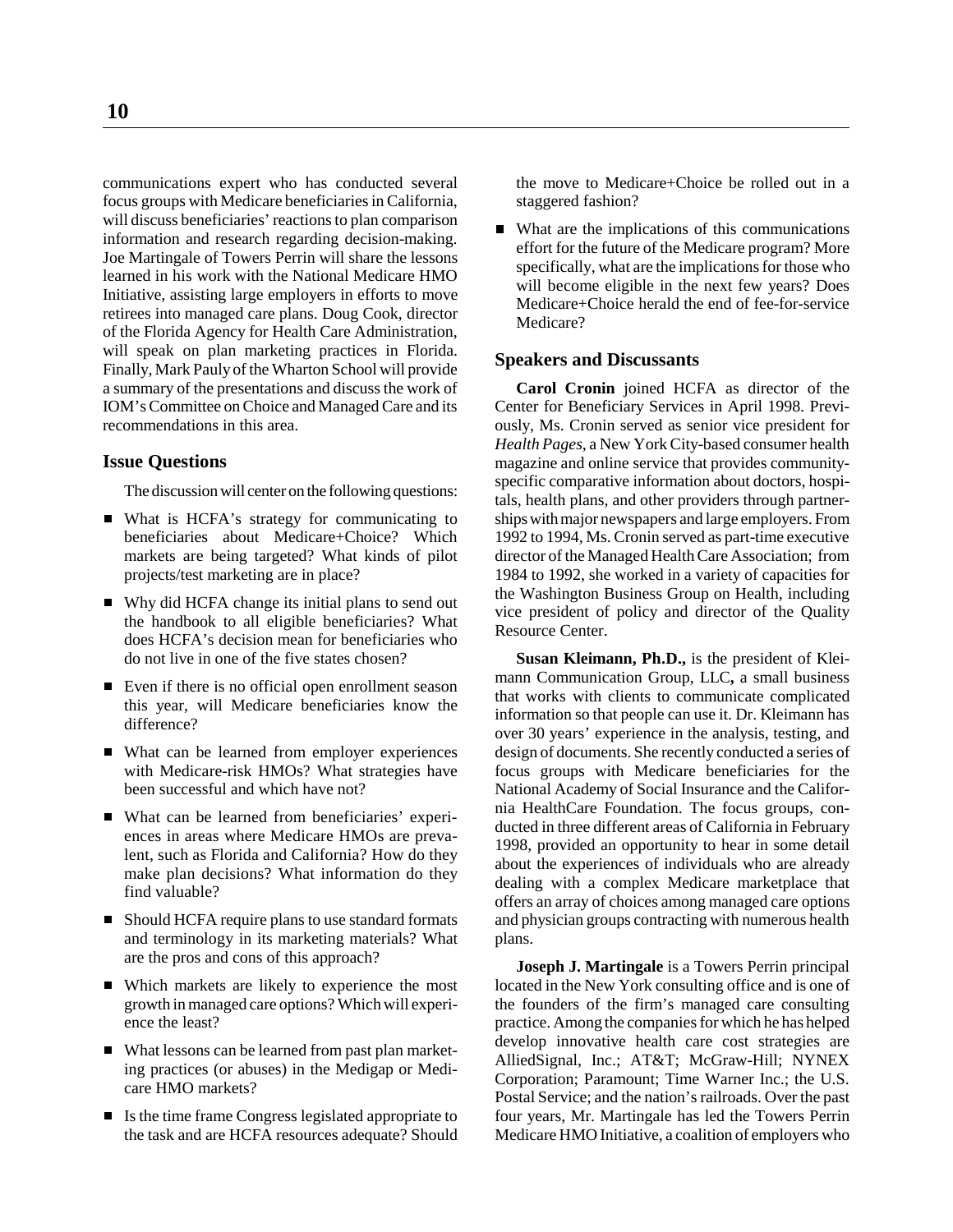jointly evaluate and negotiate with Medicare HMOs all over the country.

**Douglas M. Cook** is the director of the Florida Agency for Health Care Administration. The agency is responsible for coordinating health care planning and policy for the state, including publishing health care data and consumer information. Under Mr. Cook's leadership, the agency negotiated and passed Florida's first major HMO reform bill in 1997. Prior to being appointed director, Mr. Cook served as director of the Governor's Office of Planning and Budgeting.

**Mark V. Pauly, Ph.D.**, currently holds the positions of vice dean of the Wharton Doctoral Programs, Bendheim Professor and chair of the Department of Health Care Systems. He is professor of health care systems, insurance and risk management and public policy and management at the Wharton School and professor of economics in the School of Arts and Sciences at the University of Pennsylvania. One of the nation's leading health economists, Dr. Pauly has made significant contributions to the fields of medical economics and health insurance. He is a former commissioner of the Physician Payment Review Commission, an adjunct scholar of the American Enterprise Institute, and an active member of the Institute of Medicine, where he recently served on the Committee on Choice and Managed Care: Furthering the Knowledge Base to Ensure Public Accountability for Informed Purchasing by and on Behalf of Medicare Beneficiaries.

# **ENDNOTES**

1. Robert Pear, "New Health Plans Due for the Elderly: Officials See Much Confusion for Medicare Beneficiaries," *New York Times*, June 10, 1998, A1.

2. Robert Pear, "Medicare Officials to Limit Distribution of New Guide," *New York Times*, June 20, 1998, A7.

3. Medicare Payment Advisory Commission, *Report to the Congress: Context for a Changing Medicare Program*, June 1998.

4. Health Plan Employer Data and Information Set. HEDIS is a set of standardized performance measures (for example, breast cancer screening rates, number of mental health providers available) designed to enable consumers to reliably compare the performance of managed care plans; it is developed and maintained by the National Committee for Quality Assurance.

5. Michael Hash, deputy administrator, Health Care Financing Administration, statement on Medicare+Choice and Consumer Education, before the Special Committee on Aging, U.S. Senate, May 6, 1998.

6. Hash, statement on Medicare+Choice.

7. Carol Cronin, director, Center for Beneficiary Services, Health Care Financing Administration, presentation before the Alliance on Health Reform briefing, "Medicare+Choice: The Calm before the Storm?" June 22, 1998.

8. Harriet L. Komisar, James A. Reuter, Judith Feder, and Patricia Neuman, *Medicare Chart Book* (Menlo Park, Calif.: Henry J. Kaiser Family Foundation, June 1997), 4, 6.

9. American Association of Retired Persons (AARP) and the Administration on Aging (AoA), *A Profile of Older Americans: 1997*, Washington, D.C., 2.

10. AARP and AoA, *A Profile of Older Americans*, 9.

11. Beth Kosiak, Ph.D., senior social science analyst, Center for Beneficiary Services, Health Care Financing Administration, presentation before the Managed Health Care Association, Medicare Summit, Washington, D.C., May 7, 1998.

12. Judith Hibbard and Jacquelyn Jewett, *An Assessment of Medicare Beneficiaries' Understanding of the Differences between the Traditional Medicare Program and HMOs,* PPI publication #9805 (Washington, D.C.: Public Policy Institute, American Association of Retired Persons, June 1998).

13. Susan Kleimann, Ph.D., president, Kleimann Communication Group, LLC, statement before the Special Committee on Aging, U.S. Senate, May 6, 1998.

14. Severyn Healthcare Consulting and Publishing*. Easing Seniors into Managed Care: Best Practices for Building and Defending Market Share,* Hoechst Marion Roussel, St. Louis, 1996, iv.

15. Rachel Thompson and Randall Brown*, Medicare Beneficiaries and HMOs: A Case Study of the Los Angeles Market*, prepared by Mathematica Policy Research, Inc., for the Henry J. Kaiser Family Foundation, January 1998, 44.

16. Severyn Healthcare, *Easing Seniors into Managed Care,* vii.

17. Severyn Healthcare, *Easing Seniors into Managed Care,* vii.

18. Mercer/Foster Higgins, *National Survey of Employersponsored Health Plans*, William M. Mercer, Inc., 1997.

19. Frank McArdle and Dale H. Yamamoto, *Retiree Health Trends and Implications of Possible Medicare Reforms*, prepared by Hewitt Associates, LLC, for the Kaiser Medicare Policy Project, September 1997, 21.

20. Towers Perrin, presentation before the Managed Health Care Association, Medicare Summit, Washington, D.C., May 6, 1998.

21. Towers Perrin, Medicare Summit presentation.